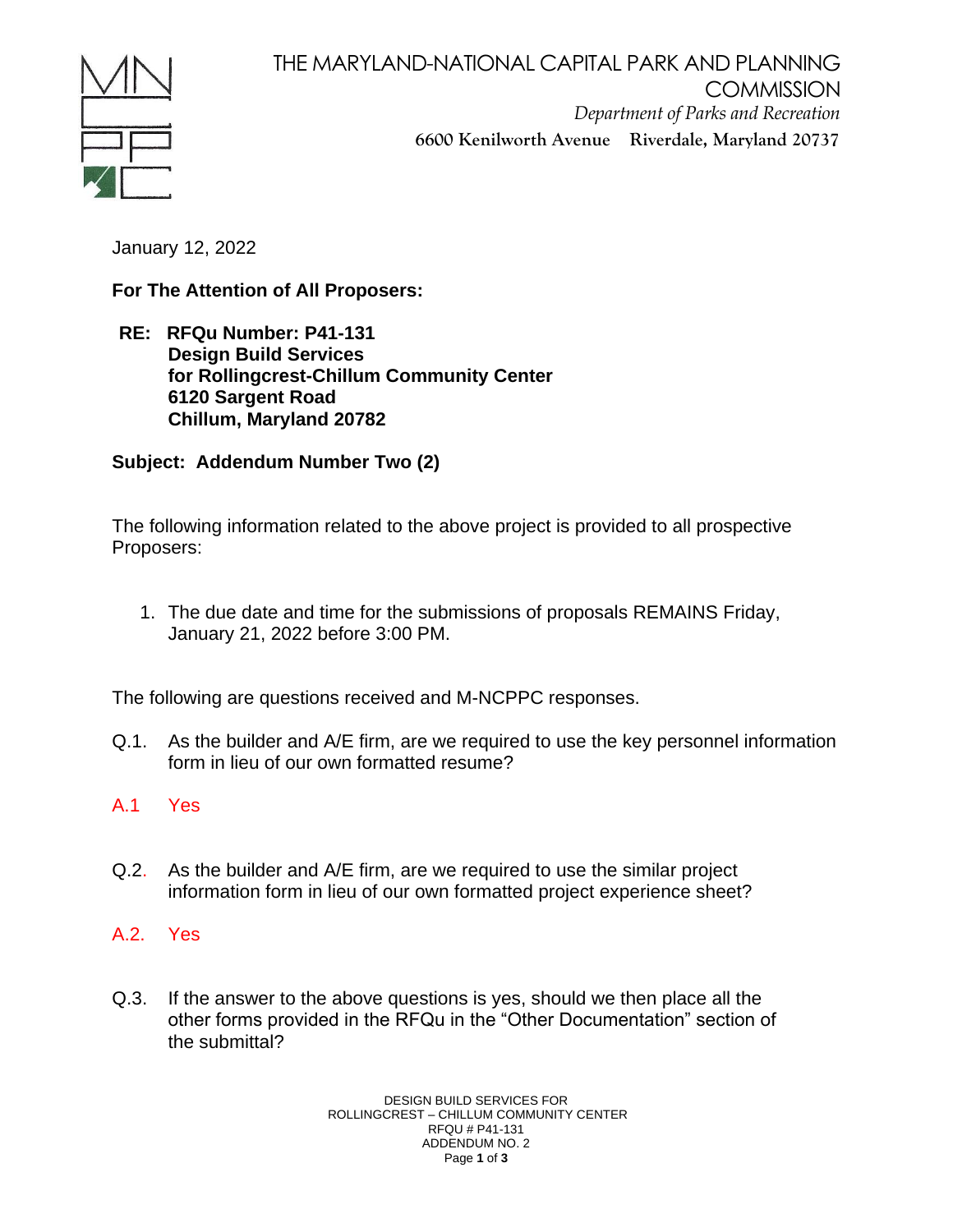- A.3. Yes.
- Q.4. Under Section C. Design/Build Team Organization and Key Personnel, question 3 states to provide Key Supervisory Personnel Resumes for D/B Project Executive, D/B Project Manager, Design Manager, Architectural Project Manager, Engineering Principals, GC Field Superintendent, and Project Estimator. However, Key Personnel Information Form states it must be submitted for the positions of Project Executive, Project Manager(s), Architect, MEP Engineer, Civil Engineer, Design Manager, Structural Engineer, Field Superintendent(s), LEED Certified Personnel and Quality Control Manager to be assigned to this Project. Please confirm what positions are required for the Key Personnel Information Form.
- A.4. CHANGE: Section 5 WRITTEN SUBMISSION AND INTERVIEW EVALUATION CRITERIA, Subsection 2. Submission Format and Content, C.3. Key Supervisory Personnel Resumes to include those personnel as requested on the Key Personnel Information Form: Project Executive, Project Manager(s), Architect, MEP Engineer, Civil Engineer, Design Manager, Structural Engineer, Field Superintendent(s), LEED Certified Personnel and Quality Control Manager to be assigned to this Project.

NOTE: All position descriptions and requirements of this section remain applicable.

- Q.5. Can you clarify the program of the new community center?
- A.5. This information will be provided in the  $2<sup>nd</sup>$  step of this two-step procurement process.
- Q.6. Can you clarify the extent of work required in the Aquatics Center?
- A.6. This information will be provided in the  $2<sup>nd</sup>$  step of this two-step procurement process.
- Q.7. Are names/qualifications of engineers required at this stage? If so, what level of qualifications would you like submitted?
- A.7. See question and answer #4 above.
- Q.8. For the Org Chart and the Engineering Principals resumes, is the team to select and submit the full team of consultants at this time? If so, shall Principals resumes from the following full team of consultants be provided and included in the Org Chart for civil engineer, geotechnical engineer,

DESIGN BUILD SERVICES FOR ROLLINGCREST – CHILLUM COMMUNITY CENTER RFQU # P41-131 ADDENDUM NO. 2 Page **2** of **3**